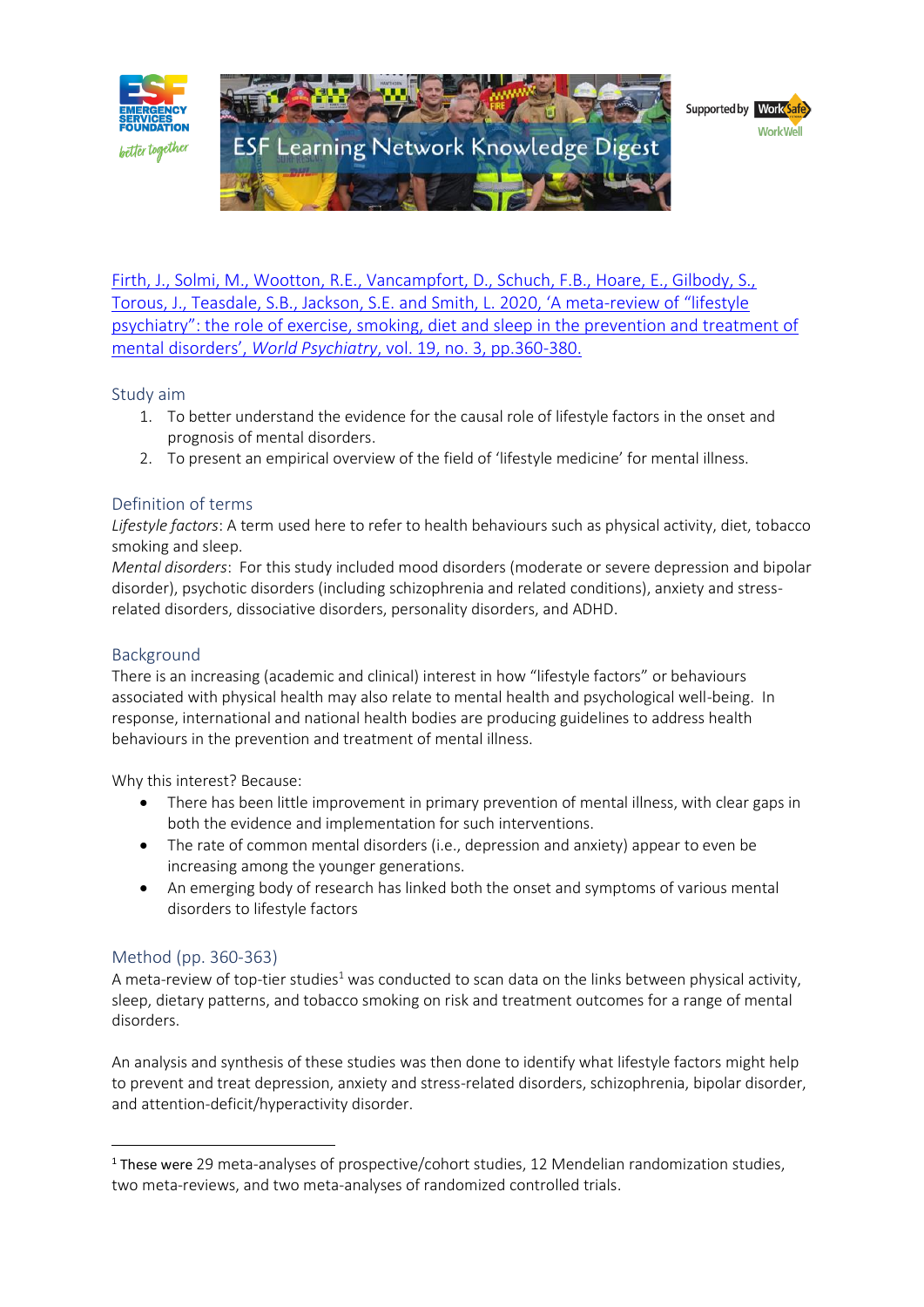

### Findings

Pages 364-373 have 8 tables that summarise the converging evidence on the roles of exercise, smoking, diet, and sleep. I will present some general findings:

### Physical activity

- Physical activity is the most widely researched lifestyle factor
- Overall, we can conclude that physical activity has a protective role in reducing risk for certain mental disorders. Studies also indicate that exercise interventions may provide effective adjunctive treatment for depression, and society, and stress related disorders, psychotic disorders and ADHD.
- Specifically, 150 minutes of moderate activity or 75 minutes or vigorous activity per week is recommended.
- Most studies focused on aerobic activity but there is now evidence that muscular strength and resistance training also protects against mental illness, even independently of general physical activity.

#### **Sleep**

- Poor sleep has prospective links with various psychiatric disorders and there is one study that indicates a causal role in bipolar disorder. Sleep disturbances a linked to a higher risk of suicidal behaviour for people living with mental illness.
- As medicine, sleep is found to reduce symptoms of depression. In youth experiencing symptoms of psychosis, sleep reduces the severity of symptoms.

#### **Tobacco**

- There is increasingly strong evidence implying that tobacco smoking as a causal factor in onset of both common and severe mental illness
- Specifically multiple meta-analysis show that smoking is associated with heightened prospective risk of mental disorders, earlier age of onset, and adverse outcomes in those living with mental illness.

#### **Diet**

- Understandings of the causal effects of diet on mental health and severe mental illnesses is unclear. Some studies show a healthy diet reduces the risk of depressive symptoms, but there is an absence of evidence to support causal roles for diet patterns in the onset of mental illness.
- A Mediterranean diet has largely positive effects on mental health.

### Recommendations

#### **Directions for future research**

More research is needed on diet and sleep. Specifically, we need:

• Diet -to clearly establish causal relations between dietary patterns and risk of mental illness, and how diet should be best addressed within mental health care.